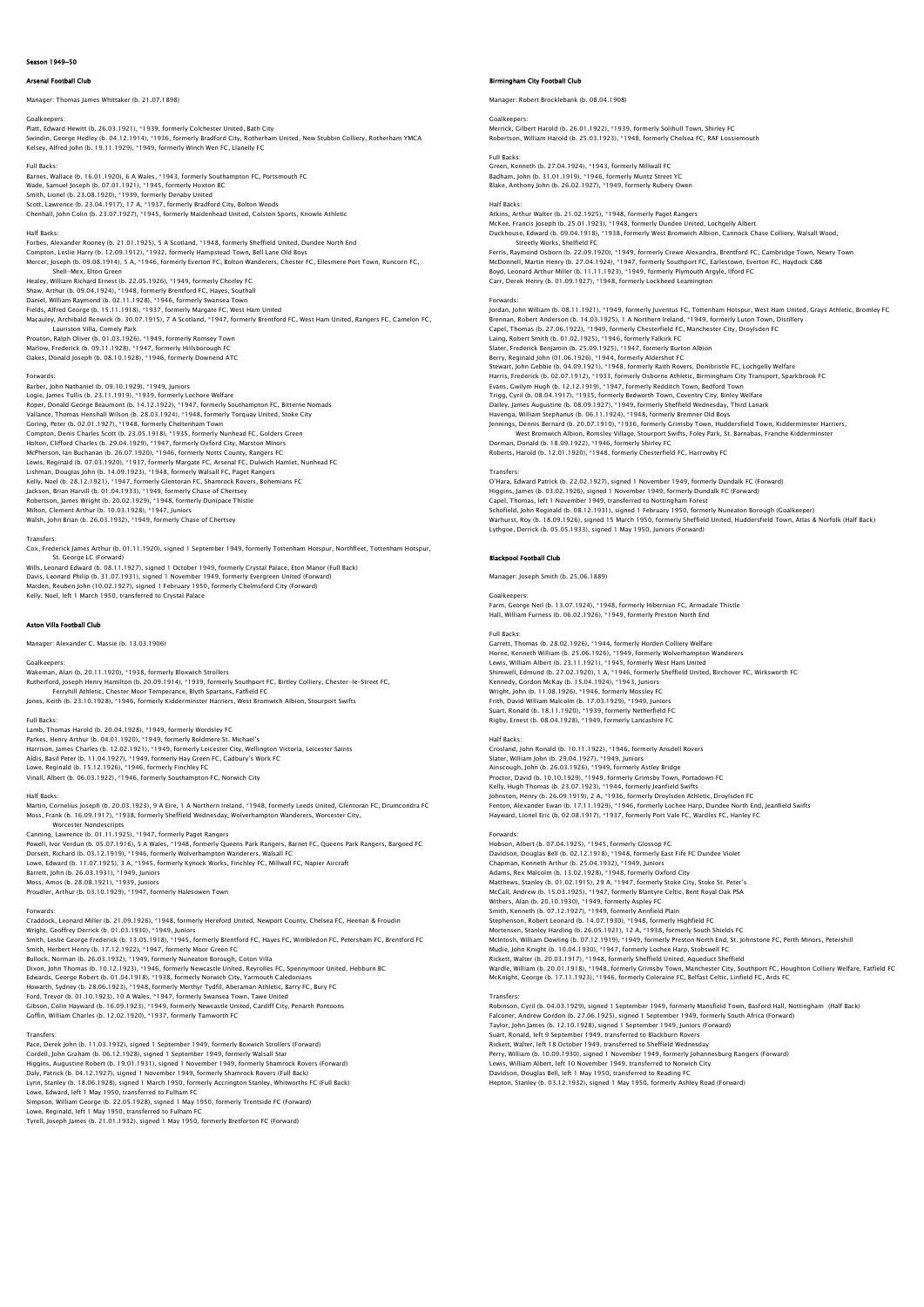# erers Football Club

Manager: Walter James Rowley (b. 14.04.1891)

Goalkeepers: Hanson, Stanley (b. 27.12.1915), \*1935, formerly Litherland FC, Southport FC, Liverpool FC Wood, Thomas Leslie (b. 20.12.1932), \*1949, formerly Woolfold St. James Elvy, Reginald (b. 25.11.1920), \*1947, formerly Halifax Town

### Full Backs:

Banks, Thomas (b. 10.11.1929), \*1947, formerly Partridges Bolton Roberts, Hopkin John (b. 30.06.1918), 1 A Wales, \*1936, formerly Cwmbwrla FC Kinsell, Thomas Henry (b. 31.05.1921), \*1949, formerly West Bromwich Albion<br>Bingley, Walter (b. 17.04.1930), \*1948, formerly Eccleshall Miners Welfare<br>Banks, Ralph (b. 28.06.1920), \*1940, formerly South Liverpool, Farnwort

# Half Backs

Howe, Donald (b. 26.11.1917), \*1934, formerly Whitehall Printeries Matthewson, Robert (b. 13.04.1930), \*1948, formerly Byker FC<br>Edwards, George Brian (b. 27.10.1930), \*1947, Juniors<br>Hennin, Derek (b. 28.12.1931), \*1949, formerly Prescot Cables<br>Gillies, Matthew Muirhead (b. 12.08.1921), \*1 Evans, Ronald (b. 21.02.1929), \*1949, Juniors<br>Aspinall, John (b. 27.04.1916), \*1945, formerly Ashton National, Oldham Athletic, Stalybridge Celtic, Mossley FC, Ferguson Pailin<br>Barrass, Malcolm Williamson (b. 15.12.1924), \*

### Forwards:

Hernon, James (b. 06.12.1924), \*1948, formerly Leicester City, Mossvale FC, Clydesdale FC Hughes, William (b. 09.05.1929), \*1948, formerly Larne Town<br>Kenyon, Roy (b. 10.03.1933), \*1949, formerly Boothstown FC<br>Lofthouse, Nathaniel (b. 27.08.1925), \*1942, Juniors<br>Mébster, Harry (b. 22.08.1930), \*1947, formerly Wo Woodward, Thomas (b. 08.12.1917), \*1935, formerly White Horse Temperance<br>Bradley, John (b. 27.11.1916), \*1947, formerly Southampton FC, Grantham FC, Southampton FC, Chelsea FC, Swindon Town,<br>Hotel (b. 1986), Huddersfield T McMillan, George Sneddon (b. 15.03.1930), \*1949, formerly Bridgeton Waverley Moir, William (b. 19.04.1922), \*1943, formerly RAF Kirkham, Bucksburg FC<br>Layton, Alan (b. 27.11.1928), \*1949, Juniors<br>Cunliffe, John (b. 04.02.1930), \*1949, Juniors<br>Jackson, James (b. 01.01.1921), \*1939, Juniors

### Transfers:

Woodward, Thomas, left 11 October 1949, transferred to Middlesbrough FC Bell, Eric (b. 27.11.1929), signed 1 November 1949, formerly Manchester United (Half Back) Langton, Robert (b. 08.09.1918), 9 A, signed 12 November 1949, formerly Preston North End, Blackburn Rovers, Glentoran FC, Blackburn Rovers, Burscough Victoria (Forward)<br>Holden, Albert Douglas (b. 28.09.1930), signed 1 January 1950, formerly Manchester YMCA (Forward)<br>Codd, Ronald William (b. 03.12.1928), signed 1 March 1950, formerly Meynell F

# Burnley Football Club

Manager: Frank Robert Hill (b. 21.05.1906)

Dillon, Vincent (b. 02.10.1923), \*1948

Goalkeepers: Strong, George James (b. 07.06.1916), \*1946, formerly Walsall FC, Gillingham FC, Portsmouth FC, Chesterfield FC, Hartlepools United, Pegswood United, Choppington Welfare McNulty, Joseph (b. 17.07.1923), \*1949, formerly Ards FC Meadows, John Ronald (b. 04.12.1920), \*1946, formerly Glasson Dock

McDonald, Colin Agnew (b. 15.10.1930), \*1948, formerly Hawkshaw St. Mary's

# Full Backs:

Mather, Harold (b. 24.01.1921), \*1938, Juniors Loughran, Joseph Lane (b. 12.08.1915), \*1939, formerly Luton Town, Birmingham City, Dudley College, Medomsley FC Woodruff, Arthur (12.04.1913), \*1936, formerly Bradford City<br>Winton, George Douglas (b. 06.10.1929), \*1947, formerly Jeanfield Swifts, St. Johnstone FC, Perth FC<br>Rudman, Harold (b. 04.11.1924), \*1942, Juniors Aird, John Rae (b. 18.02.1926), \*1948, formerly Jeanfield Swifts

### Half Backs:

Cummings, Thomas Smith (b. 12.09.1928), \*1947, formerly Hilton Colliery Welfare, Stanley United Bray, George (b. 11.11.1918), \*1937, formerly Great Harwood<br>Binns, Eric (b. 13.08.1924), \*1949, formerly Goole Town, Halifax Town, Huddersfield Town<br>Martindale, Leonard (b. 30.06.1920), \*1937, formerly Rossendale United Kirkham, Reginald (b. 08.05.1919), \*1947, formerly Wolverhampton Wanderers, Ormskirk FC Hawson, Alexander (b. 23.10.1923), \*1949, formerly Rochdale FC, Aberdeen FC<br>Seith, Robert (b. 09.03.1932), \*1949, formerly Monifieth Tayside<br>Attwell, Frederick Reginald (b. 23.03.1920), \*1946, formerly Burnley FC, West Ham

### Forwards:

Hays, Christopher John (12.12.1918), \*1939, formerly Bradford Park Avenue, Ipswich Town, Ashington FC Clarke, Alfred (b. 23.08.1926), \*1948, formerly Crewe Alexandra, Stalybridge Celtic<br>Lewis, Ronald (b. 10.02.1932), \*1949, formerly Glentoran FC<br>Stephenson, Roy (b. 27.05.1932), \*1949, formerly Crook Town, Sunnyside FC Chew, John (b. 13.05.1920), \*1945, formerly Blackburn Rovers Beadnell, William (b. 25.01.1933), \*1949, formerly Hylton Colliery O'Neill, William Anthony (b. 29.12.1919), \*1949, formerly Chelmsford City, Belfast Celtic, Cork United, Glasheen FC<br>Hapgood, Edris Anthony (b. 13.06.1930), \*1948, Juniors<br>Haigh, Gordon (b. 18.08.1921), \*1945, formerly Rans Wilson, John Grieve (b. 11.02.1923), \*1948, formerly Preston North End, Forfar Athletic Henderson, Thomas (b. 01.10.1927), \*1945, Juniors<br>Harrison, Raymond William (b. 21.06.1921), \*1946, formerly Boston United<br>Potts, Harry (b. 22.10.1920), \*1937, Juniors<br>Spencer, John Shepherd (b. 24.08.1920), \*1948

Transfers:<br>Coughran, Joseph Lane, left 1 September 1949, transferred to Southend United<br>Cruickshank, Frank James (b. 20.11.1931), signed 17 September 1949, formerly Stonehouse Thistle (Full Back)<br>Lyons, Terence (b. 14.04.1 Holden, William (b. 01.04.1928), signed 1 November 1949, formerly Everton FC, Radcliffe Works (Forward)<br>Harrison, Raymond William, left 1 December 1949, transferred to Doncaster Rovers<br>Samuels, Leslie (b. 08.12.1928), sign Huddersfield Town, St. Vincent's Sheffield (Full Back)<br>Wilson, John Crieve, 1eft 13 February 1950, transferred to Leicester City<br>McIlroy, James (b. 25.10.1931), signed 1 March 1950, formerly Glentoran FC, Craigavad FC (For

# Charlton Athletic Football Club

Manager: James Marshall Seed (b. 25.03.1895)

Goalkeepers: Bartram, Samuel (b. 22.01.1914), \*1934, formerly Boldon Villa, Easington Colliery, Reading FC, Boldon Villa, Jarrow FC, Boldon Villa, North Shields FC, Boldon Villa Marsh, Wilson Edmund (b. 14.12.1927), \*1945, formerly Erith & Belvedere Uytenbogaardt, Albert George (b. 05.03.1930), \*1948, formerly Cape Town Trams Gill, Eric Norman (b. 03.11.1930), \*1948, formerly Tonbridge FC, Broomfields FC Full Backs: Harrop, Jack (b. 25.06.1929), \*1949, Juniors

Lock, Frank William (b. 12.03.1922), \*1945, formerly Finchley FC<br>Croker, Peter Harry Lucas (b. 21.12.1921), \*1945, formerly Bromley FC, Charlton Rovers, Charlton Athletic, Kingston FC,<br>Leyland Motors, Kingston YMCA<br>Shreeve Campbell, James (b. 11.11.1922), \*1945, formerly RAF Brize Norton Ellis, Sydney Carey (b. 16.08.1931), \*1949, formerly Crystal Palace

Half Backs: Forbes, Dudley Douglas (b. 19.04.1926), \*1947, formerly Marist Brothers Allison, Malcolm Alexander (b. 05.09.1927), \*1945, formerly Erith & Belvedere Hammond, Cyril Samuel (b. 10.02.1927), \*1946, formerly Kirih & Belvedere<br>Phipps, Harold James (b. 15.01.1916), \*1943, formerly Middlesex Regiment<br>Ufton, Derek Gilbert (b. 31.05.1928), \*1948, formerly Bexleyheath & Welling<br> Walls, James Parker (b. 11.03.1928), \*1945, formerly Crossgates Primrose<br>Croker, Edgar Alfred (b. 13.02.1924), \*1945, formerly Kingstonian FC, Dartford FC<br>Englefield, Grahame William Elwyn (b. 21.09.1931), \*1949, Juniors<br>F Johnson, William Herbert (04.06.1916), \*1939, formerly Spennymoor United

Forwards: Hurst, Gordon (09.10.1924), \*1946, formerly Ramsgate Athletic O'Linn, Sidney Olinsky (b. 05.05.1927), \*1947, formerly Green Point FC Vaughan, Charles John (b. 23.04.1921), \*1947, formerly Sutton United Purves, Charles Reuben (b. 17.02.1921), \*1946, formerly Spenymoor United<br>Kiernan, William Edward (b. 22.05.1925), \*1949, formerly Hong Kong FC<br>Cullum, Riley Granville (b. 02.04.1923), \*1947, formerly Bartford FC<br>D'Arcy, Se Fell, Leslie James (b. 16.12.1920), \*1945, formerly Gravesend United, Shorts Sports, Margate FC, Canterbury Waverly, Margate FC Lumley, Ilderton Thomas (b. 09.12.1924), \*1948, formerly Consett FC Duffy, Christopher (b. 21.10.1918), \*1945, formerly Leith Athletic Barry, Kevin Anthony (b. 13.09.1930), \*1947, Juniors

### **Transfers**

Parkes, Alan (b. 12.01.1929), signed 1 October 1949, formerly Murton Colliery Welfare, Sunderland AFC (Forward) Lumley, Robert (b. 06.01.1933), signed 1 January 1950, Juniors (Forward)<br>Firmani, Edwin Ronald (b. 07.08.1933), signed 1 February 1950, formerly Clyde Cape Town (Forward)<br>Pounder, Albert William (b. 27.07.1931), signed 1 F Evans, John William (b. 28.08.1929), signed 1 May 1950, formerly Tilbury FC, Bata Sports (Forward)

# Chelsea Football Club

Manager: William Birrell (b. 13.03.1897)

Goalkeepers:<br>Medhurst, Henry Edward (b. 05.02.1916), \*1947, formerly West Ham United, Woking FC<br>Pickering, Peter Barlow (b. 24.03.1926), \*1948, formerly York City, Earswick FC<br>Robertson, William Gibb (b. 13.11.1928), \*1946

### Full Backs:

Hughes, William Marshall (b. 06.03.1918), 10 A Wales, \*1948, formerly Luton Town, Birmingham City, Swansea Town, Llanelly FC,

Watchers Celtic, Archer Corinthians Bathgate, Sydney (b. 20.12.1919), \*1946, formerly Parkvale FC Winter, Daniel Thomas (b. 14.06.1918), \*1945, formerly Bolton Wanderers, Maes-y-Hof Willemse, Stanley Bernard (b. 23.08.1924), \*1949, formerly Brighton & Hove Albion Lewis, Frederick Arthur (b. 26.07.1923), \*1946, formerly Aylesbury Town

# Half Backs:

Harris, John (b. 30.06.1917), \*1945, formerly Wolverhampton Wanderers, Tottenham Hotspur, Swansea Town Dickson, William (b. 15.04.1923), \*1947, formerly Notts County, Glenavon FC, Sunnyside FC Armstrong, Kenneth (b. 03.06.1924), \*1946, formerly Bradford Rovers<br>McKnight, Phillip (b. 15.06.1924), \*1947, formerly Alloa Athletic<br>Mitchell, Frank Rollason (b. 03.06.1922), \*1949, formerly Birmingham City, Coventry City Saunders, Francis John (24.08.1924), \*1948, formerly Darlington FC

# Forwards:

Bentley, Thomas Frank Roy (b. 17.05.1924), 1 A, \*1948, formerly Newcastle United, Bristol City<br>Billington, Hugh John Richard (b. 24.02.1916), \*1948, formerly Luton Town, Waterlow's FC, Chapel St. Methodists, Luton Cocoa Wo Dagenham FC<br>Rowie, James Duncan (h. 09.08.1924). \*1944. formerly Park Vale Aberdeen Bowie, James Duncan (b. 09.08.1924), \*1944, formerly Park Vale Aberdeen<br>Williams, Reginald Frederick (b. 28.01.1922), \*1945, formerly Watford FC<br>Dyke, Charles (b. 23.09.1926), \*1947, formerly Troedyrhiw FC<br>Campbell, Robert

Hughes, John Norman (b. 10.07.1921), \*1949, formerly Birmingham City, Tamworth Castle<br>Gray, William Patrick (b. 24.05.1927), \*1949, formerly Leyton Orient, Dinnington Colliery, Gateshead FC, Wolverhampton Wanderers<br>Harper, McInnes, John Smith (b. 11.08.1927), \*1947, formerly Morton FC

Transfers: Edwards, Stanley Llewellyn (b. 17.10.1926), signed 1 October 1949, formerly Horden Colliery Welfare (Forward) Hewie, John Davidson (b. 13.1.2.1927), signed 1 October 1949, formerly Arcadia Shepherds (Half Back)<br>Leary, Stuart Edward (b. 30.04.1933), signed 1 February 1950, formerly Clyde Cape Town (Forward)<br>Hill, Bert (b. 08.03.193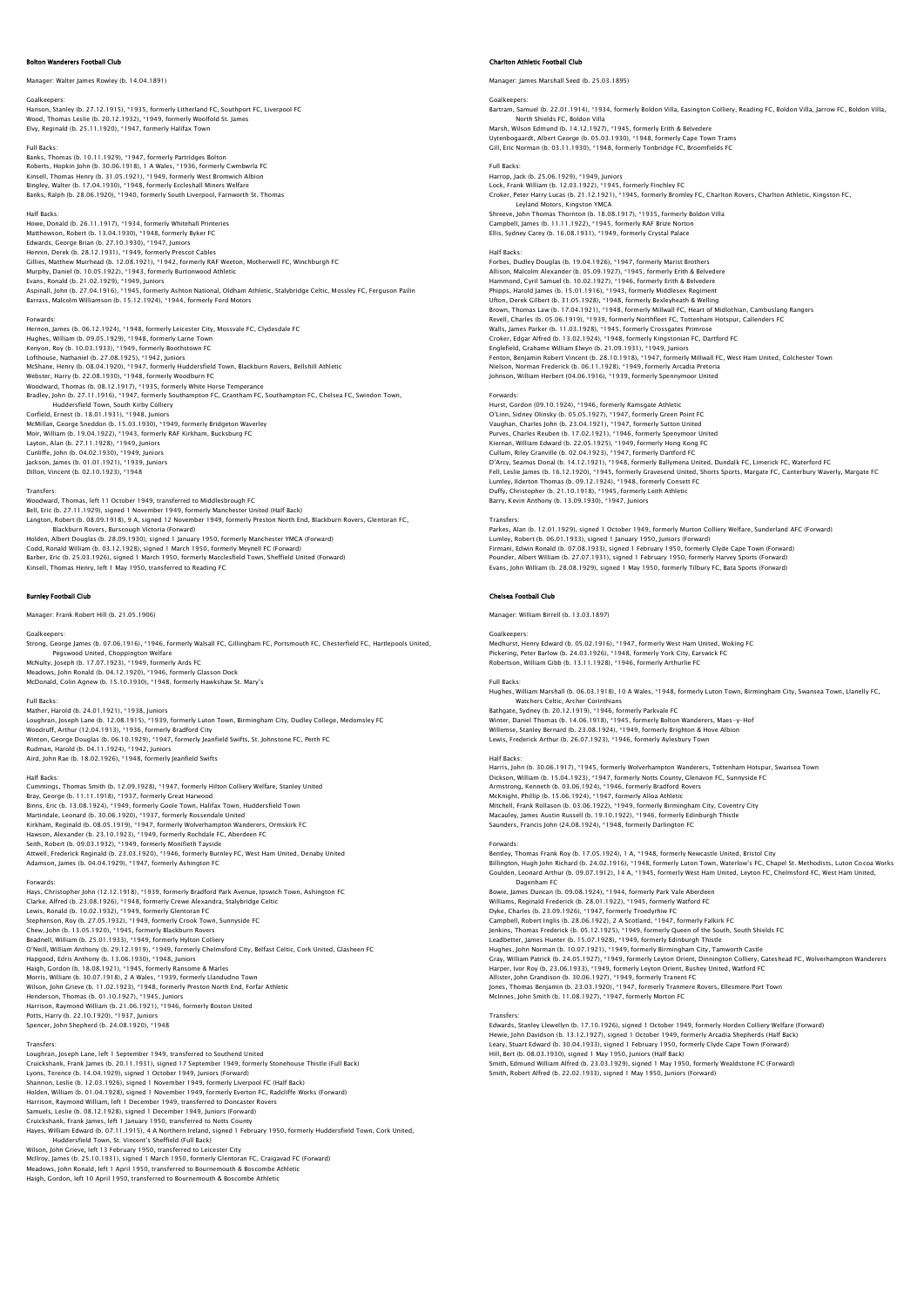# Derby County Football Club

Manager: Stuart McMillan (b. 17.09.1896)

Goalkeepers: Townsend, William (b. 27.12.1922), \*1942, formerly Nuneaton Borough Webster, Terence Charles (b. 09.07.1930), \*1948, formerly Doncaster Rovers, Intake YC Sharman, Donald William (b. 02.02.1932), \*1949, Juniors

Full Backs:<br>Parr, Jack (b. 21.11.1920), \*1938, formerly Holbrook St. Michael's, Long Eaton St. Peter's<br>Poppltt, John (b. 20.01.1923), \*1945, formerly West Sleekburn<br>Dodd, William Dickinson (b. 25.08.1933), \*1949, Juniors<br>H

### Half Backs:

Musson, Walter Urban (b. 08.10.1920), \*1937, formerly Holbrook St. Michael's<br>Ward, Victor Timothy (b. 16.09.1917), 2 A, \*1937, formerly Leicester City, Cheltenham Town<br>Walker, Colin (b. 07.07.1929), \*1946, Juniors<br>Osman, R Mynard, Leslie Daniel (b. 19.1.2.1925), \*1949, formerly Wolverhampton Wanderers, Bewdley FC<br>Cushlow, Richard (b. 15.06.1920), \*1948, formerly Sheffield United, Chesterfield FC, Murton Colliery Welfare,<br>Leuty, Leon Harry (b

Forwards:<br>Steel, William (b. 01.05.1923), 11 A Scotland, \*1947, formerly Morton FC, St. Mirren FC, Bo'ness Cadora, Dunipace Thistle<br>Harrison, Reginald Frederick (b. 22.05.1923), \*1944, formerly Derby Corinthians<br>McLachlan, Morris, John (b. 27.09.1923), 2 A, \*1949, formerly Manchester United<br>Parry, John (b. 29.07.1931), \*1948, Juniors<br>Oliver, Joseph Allen (b. 08.09.1924), \*1946, formerly Crofton Colliery Welfare<br>Broome, Frank Henry (b. 11.06. Powell, Thomas (b. 12.04.1925), \*1942, formerly Derby Corinthians<br>Stamps, John David (b. 02.12.1918), \*1939, formerly New Brighton FC, Mansfield Town, Silverwood Colliery<br>Jepson, Charles Barry (b. 29.12.1929), \*1949, forme

### **Transfers**

Oliver, James Henry Kenneth (b. 10.08.1924), signed 1 September 1949, formerly Sunderland AFC, Brush Sports (Half Back)<br>McLaren, Hugh (b. 24.06.1926), signed 1 October 1949, formerly Kilmarnock FC, Blantyre, Celtic (Forwar Howe, John Robert, left 22 October 1949, transferred to Huddersfield Town Rowe, Valentine Norman (b. 14.02.1926), signed 1 December 1949, formerly King's Lynn (Full Back)<br>Wilkins, Raymond John Hamilton (b. 16.08.1928), signed 1 January 1950, formerly Moira United, Loughborough College (Forward)<br>

# rton Football Club

Manager: Clifford Samuel Britton (b. 29.08.1909)

Goalkeepers: Burnett, George Gordon (b. 11.02.1920), \*1938, formerly Litherland BC Sagar, Edward (b. 07.02.1910), 4 A, \*1940, formerly Portadown FC, Everton FC, Hull City, Thorne Colliery O'Neill, James Anthony (b. 13.10.1931), \*1949, formerly Bulfin United Dunlop, Albert (b. 21.04.1932), \*1949, Juniors

### Full Backs:

Hedley, John Robert (b. 11.12.1923), \*1945, formerly North Shields FC, Willington Quay Fletcher, Kenneth (b. 31.12.1931), \*1949, Juniors Saunders, George Ernest (b. 01.03.1918), \*1939, Juniors Rankin, George (b. 29.01.1930), \*1948, Juniors<br>Donovan, Daniel Christopher (b. 23.12.1929), \*1949, formerly Dalymount Rovers<br>Dugdale, Gordon (b. 21.02.1924), \*1947, Juniors<br>Tansey, James (b. 29.01.1929), \*1949, Juniors<br>Moo

Half Backs:<br>Farrell, Peter Desmond (b. 16.08.1922), 8 A Eire, 7 A Northern Ireland, \*1946, formerly Shamrock Rovers<br>Falder, David Edward James (b. 21.10.1922), \*1945, formerly Wigan Athletic<br>Grant, John Albert (b. 08.09.19 Lello, Cyril Frank (b. 24.02.1920), \*1947, formerly Shrewsbury Town, Lincoln City, Derry City<br>Clinton, Thomas Joseph (b. 13.04.1926), \*1948, formerly Dundalk FC<br>Jones, Thomas George (b. 12.10.1917), 14 A Wales, \*1936, form

Forwards:<br>Catterick, Harry (b. 26.11.1919), \*1937, formerly Cheadle Heath<br>Eglington, Thomas Joseph (b. 15.01.1923), 9 A Eire, 6 A Northern Ireland, \*1946, formerly Shamrock Rovers<br>Higgins, William Charles (b. 26.02.1924), Powell, Aubrey (b. 19.04.1918), 6 A Wales, \* 1948, formerly Leeds United, Swansea Town, Cwm Wanderers<br>Parker, John William (b. 05.07.1925), \* 1948, formerly St. Lawrence<br>Wainwright, Edward Francis (b. 22.06.1924), \*1944, f Lewis, Gwynfor (b. 22.04.1931), \*1948, Juniors<br>Fielding, Alfred Walter (b. 26.11.1919), \*1945, formerly Charlton Athletic, Walthamstow Avenue, Aldsmede FC<br>Taylor, Stanley (b. 17.11.1932), \*1949, formerly Fleetwood Hesketh,

# Holden, William (b. 01.04.1928), \*1947, formerly Radcliffe Works

Transfers:<br>Woods, Maurice (b. 01.11.1931), signed 1 November 1949, formerly Burscough FC (Half Back)<br>Buckle, Herbert Edward William (b. 28.10.1924), signed 1 November 1949, formerly Manchester United (Forward)<br>Hold, Oscar Barnsley FC, Manchester United, Denaby United, Regent Street Congregation (Forward)<br>Melville, Leslie (b. 29.11.1930), signed 1 April 1950, Juniors (Half Back)<br>Sutherland, John Francis (b. 10.02.1932), signed 1 May 1950, fo

# m Football Club

Manager: William Dodgin (b. 17.04.1909)

Goalkeepers: Flack, Douglas Billy (b. 24.10.1920), \*1938, Juniors Kelly, Hugh Redmond (b. 17.08.1919), \*1949, formerly Belfast Celtic, Glenavon FC

Full Backs:<br>Freeman, Henry George (b. 04.11.1918), \*1937, formerly Woodstock Town<br>Bewley, David George (b. 22.09.1920), \*1945, formerly Gravesend United, Bournemouth & Boscombe Athletic, Poole Town,<br>Bournemouth & Boscombe

Lawler, Joseph Frederick (b. 28.08.1925), \*1949, formerly Belfast Celtic, Drumcondra FC, Dublin Transport, Distillery, Home Farm FC<br>Bacuzzi, Giuseppe Luigi Davide (b. 25.09.1916), \*1936, formerly Tufnell Park

Half Backs: Pavitt, William Ernest (b. 30.06.1920), \*1946, formerly RAF Debden Taylor, James Guy (b. 05.11.1917), \*1938, formerly Hillingdon British Legion Quested, Wilfred Leonard (b. 09.01.1925), \*1946, formerly Folkestone FC

Forwards:<br>Beasley, Albert Edward (b. 27.07.1913), 1 A, \*1945, formerly Huddersfield Town, Arsenal FC, Stourbridge FC, Cookley St. Peter'<br>McDonald, John Christopher (b. 27.08.1921), \*1948, formerly Bournemouth & Boscombe At Thomas, David Sidney (b. 12.11.1919), 4 4 Wales, \*1938, formerly Treharris FC<br>Rowley, George Arthur (b. 21.04.1926), \*1948, formerly West Bromwich Albion, Blakenhall St. Luke's, Wolverhampton Wanderers<br>Jezzard, Bedford Alf Campbell, John Peter (b. 28.06.1923), \*1949, formerly Belfast Celtic, Derry City, Foyne Harps Hinshelwood, Walter Alexander Alan (b. 27.10.1929), \*1946, formerly Sutton United<br>Jinks, James Thomas (b. 19.08.1916), \*1948, formerly Millwall FC, Downham Common<br>Newcombe, Bernard John (b. 28.02.1931), \*1948, Juniors<br>Summ

### **Transfer**

Docherty, Peter (b. 14.02.1929), signed 1 September 1949, Juniors (Forward)<br>Dodgin, William (b. 04.11.1931), signed 1 November 1949, formerly Southampton FC (Half Back)<br>Fox, Reginald Alan (b. 16.10.1929), signed 1 December Jinks, James Thomas, left 28 February 1950, transferred to Luton Town Bewley, David George, left 1 March 1950, transferred to Reading FC Lowe, Edward (b. 11.07.1925), 3 A, signed 1 May 1950, formerly Aston Villa, Kynock Works, Finchley FC, Millwall FC,<br>Napier Aircraft (Half Back)<br>Lowe, Reginald (b. 15.12.1926), signed 1 May 1950, formerly Aston Villa, Finch

# Huddersfield Town Football Club

Manager: George Ternant Stephenson (b. 03.09.1900)

Goalkeepers: Mills, Henry Owen (b. 23.08.1922), \*1948, formerly Blyth Spartans Hesford, Robert Taylor (b. 13.04.1916), \*1933, formerly South Shore FC, Blackpool FC Wheeler, William John (b. 13.07.1919), \*1948, formerly Birmingham City, Cheltenham Town

# Full Backs:

Stewart, Henry (b. 28.04.1925), \*1948, formerly Thorne Colliery Morgan, Laurence (b. 05.05.1931), \*1949, formerly Sheffield United Hayes, William Edward (b. 07.11.1915), 2 A Eire, 4 A Northern Ireland, \*1933, formerly Cork United, Huddersfield Town, St. Vincent's Sheffield Howe, George (b. 10.01.1924), \*1942, formerly Carlton United Briggs, Thomas Raymond (b. 11.05.1919), \*1946, Juniors

# Half Backs:

Hepplewhite, George (b. 05.09.1919), \*1939, formerly Horden Colliery Welfare Boot, Edmund (b. 13.10.1915), \*1937, formerly Sheffield United, Denaby United, Aughton FC<br>Lynn, Joseph (b. 31.01.1925), \*1947, formerly Cramlington FC Lynn, Joseph (b. 31.01.1925), \*1947, formerly Cramlington FC<br>Whittaker, William Paul (b. 20.12.1922), \*1948, formerly Charlton Athletic, Brentford FC, Arsenal FC<br>Senior, Colin (b. 03.06.1927), \*1945, formerly Stocksbridge Hunter, Donald (b. 10.03.1927), \*1944, formerly Luddenden Foot<br>McEvoy, Donald William (b. 03.12.1928), \*1947, formerly Bradley United, Kirkheaton Rovers<br>Percival, Ronald Frederick John (b. 19.04.1924), \*1948, formerly Tunb

Forwards:<br>Burke, Ronald Smith (b. 13.08.1921). \*1949. formerly Manchester United. St. Albans City Burke, Ronald Smith (b. 13.08.1921), \*1949, formerly Marchester United, St. Albans City<br>McKenna, John (b. 06.06.1926), \*1948, formerly Linfield FC<br>Clazzard, Jim (b. 23.04.1923), \*1949, formerly Forfar Celtic<br>Clazzard, Jim Smith, William Conway (13.07.1926), \*1945, Juniors Rodgers, Arnold William (b. 05.12.1923), \*1942, formerly Wickersley FC Yates, Harry (b. 28.09.1925), \*1943, Juniors

### Transfers:

Taylor, Raymond Jeffrey (b. 01.03.1930), signed 1 September 1949, formerly Wath Wanderers, Wolverhampton Wanderers (Forward)<br>Taylor, Jeffrey Neilson (b. 20.09.1930), signed 1 September 1949, formerly Huddersfield YMCA (For Howe, John Robert (b. 07.10.1915), signed 22 October 1949, formerly Derby County, Hartlepool United, Wingate United, West Hartlepool Expansion (Full Back)<br>Briggs, Thomas Raymond, left 1 December 1949, transferred to Crewe Alexandra<br>Higgins, George (b. 12.09.1932), signed 1 December 1949, Juniors (Full Back)<br>Gallogly, Charles (b. 16.06.19

Hayes, William Edward, left 1 February 1950, transferred to Burnley FC

Percival, Ronald Frederick John, left 1 May 1950, transferred to Chesterfield FC<br>Yates, Harry, left 1 May 1950, transferred to Darlington FC<br>Darwin, George Hedworth (b. 16.05.1932), signed 1 May 1950, formerly Kimblesworth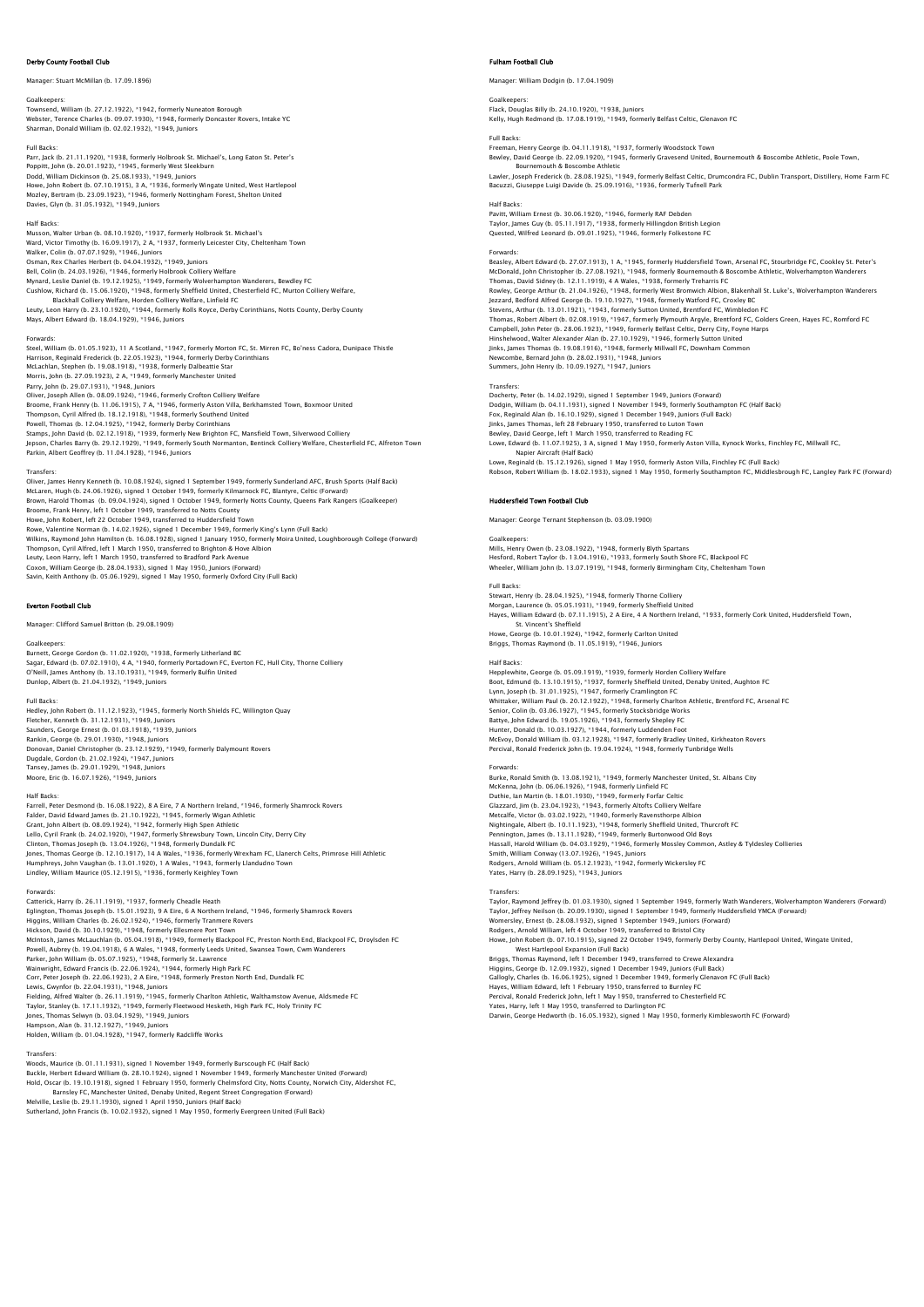# .<br>Dool Football Club

Manager: George Kay (b. 21.09.1891)

# Goalkeepers: Sidlow, Cyril (b. 26.11.1915), 6 A Wales, \*1946, formerly Wolverhampton Wanderers, Llandudno Town, Flint Town, Colwyn Bay United, Abergele FC, Colwyn Bay United Minshull, Raymond (b. 15.07.1920), \*1946, formerly High Park FC, Southport FC, Grantham Road

Ashcroft, Charles Thomas (b. 03.07.1926), \*1946, formerly Eccleston FC Crossley, Russell (b. 25.06.1927), \*1947, Juniors

### Full Backs:

Lambert, Raymond (b. 18.07.1922), 5 A Wales, \*1945, formerly Grantham FC, Liverpool FC Shepherd, John William (b. 25.09.1920), \*1945, formerly Elm Park Liverpool<br>Spicer, Edwin Warren (b. 20.09.1922), \*1939, Juniors<br>Parr, Stephen Valentine (b. 22.12.1926), \*1948, formerly Farington Villa

### Half Backs:

Paisley, Robert (b. 23.01.1919), \*1939, formerly Bishop Auckland<br>Heydon, John (b. 19.10.1928), \*1949, formerly Everton FC<br>Shannon, Leslie (b. 12.03.1926), \*1944, Juniors<br>Saunders, Roy (b. 04.09.1930), \*1944, Juniors<br>Taylor Hughes, Lawrence (b. 02.03.1924), \*1943, formerly Trammere Rovers<br>Williams, Robert Bryan (b. 04.10.1927), \*1945, formerly South Liverpool<br>Cadden, Joseph Young (b. 13.04.1920), \*1948, formerly Brooklyn Wanderers, Shawfield

Forwards:<br>Balmer, John (b. 06.02.1916), \*1935, formerly Everton FC, Collegiate Old Boys<br>Brierly, Kenneth (b. 03.04.1926), \*1948, formerly Oldham Athletic, Range Boilers<br>Faqan, William (b. 20.02.1917), \*1937, formerly Prest Liddell, William Beveridge (b. 10.01.1922), 5 A Scotland, \*1939, formerly Lochgelly Violet, Kingseat Juveniles Shields, Samuel Miller (b. 21.03.1929), \*1949, Cowdenbeath FC, Dunipace FC<br>Stubbins, Albert (b. 13.07.1919), \*1946, formerly Newcastle United, Sunderland AFC, Whitley & Monkseaton<br>Glazzard, Malcolm (b. 01.07.1931), \*1949, Baron, Kevin Mark Patrick (b. 19.07.1926), \*1945, formerly Preston North End Done, Cyril Charles (b. 21.10.1920), \*1938, formerly Bootle Brigade Watkinson, William Wainwright (b. 16.03.1922), \*1946, formerly Prescot Cables

### Transfers:

Haigh, John (b. 10.09.1928), signed 1 October 1949, formerly Gainsborough Trinity (Forward) Shannon, Leslie, left 1 November 1949, transferred to Burnley FC

# **ster City Football Club**

Manager: John Ross Thomson (b. 06.07.1906)

Goalkeepers: Swift, Frank Victor (b. 26.12.1913), 19 A, \*1932, formerly Fleetwood FC, Blackpool Corporation Gasworks Powell, Ronald William Herbert (b. 02.12.1929), \*1948, formerly Knighton Town

# Full Backs:

Williams, Eric (b. 10.07.1921), \*1945, formerly Brindle Heath LC Branagan, James Kenneth (b. 27.07.1930), \*1948, formerly North Salfords FC Phillips, Ernest (b. 29.11.1923), \*1947, formerly South Shields FC, Ashington FC Little, Roy (b. 01.06.1931), \*1949, formerly Greenwood Victoria<br>Sproston, Bert (b. 22.06.1915), 11 A, \*1938, formerly Tottenham Hotspur, Leeds United, Huddersfield Town, Sandbach Ramblers<br>Westwood, Eric (b. 25.09.1917), \*1

### Half Backs:

Fagan, Joseph (b. 12.03.1921), \*1939, formerly Hyde United, Manchester City, Earlestown Bohemians<br>Emptage, Albert Taylor (b. 26.12.1917), \*1937, formerly Scunthorpe & Lindsey United<br>Ewing, David (b. 10.05.1929), \*1949, for Rigby, Jack (b. 29.07.1924), \*1946, formerly Bryn Brigade Murray, William Joseph (b. 26.01.1922), \*1947, formerly Arbroath FC

Forwards: Smith, George Beacher (b. 07.02.1921), \*1938, formerly Adelphi LC Clarke, Royston James (b. 01.06.1925), 1 A Wales, \*1947, formerly Cardiff City Hart, John Paul (b. 08.06.1928), \*1945, formerly Loughton FC<br>Oakes, John (b. 06.12.1919), \*1948, formerly Blackburn Rovers, Queen of the South, Huddersfield Town, Queen of the South,<br>Johnson, John (b. 04.02.1929), \*1949, J Bootle, William (b. 09.01.1926), \*1943, Juniors Linacre, William (b. 10.08.1924), \*1947, formerly Chesterfield FC

Sowden, William (b. 08.12.1930), \*1949, formerly Greenwood Victoria<br>Williamson, John (b. 08.05.1929), \*1949, formerly Newton Heath, Oldham Athletic, Manchester Corporation Transport<br>Munro, James Ferguson (b. 25.03.1926), \* Jones, William John Beattie (b. 06.06.1924), \*1948

Transfers:<br>Turnbull, Ronald William (b. 18.07.1922), signed 1 September 1949, formerly Sunderland AFC, Dundee FC, Jeanfield Swifts (Forward)<br>Linacre, William, left 20 September 1949, transferred to Middlesbrough FC Trautmann, Bernhard Carl (b. 22.10.1923), signed 1 November 1949, formerly St. Helens Town (Goalkeeper)

Alison, James (b. 11.10.1923), signed 1 December 1949, formerly Falkirk FC, Peebles Rovers (Half Back)<br>Bootle, William, left 1 January 1950, transferred to Wigan Athleic<br>Spurdle, William, (b. 28.0.1.1926), signed 1 Februar West Ham United, Everton FC, Leasowe Road Brickworks, Wallasey Grocers (Forward)

Munro, James Ferguson, left 1 March 1950, transferred to Oldham Athletic Whitworth, George Geoffrey (b. 22.09.1927), signed 1 March 1950, formerly Stanton Ironworks (Half Back)

# er United Football Club

Manager: Alexander Matthew Busby (b. 26.05.1909)

# Goalkeepers:<br>Crompton, John (b. 18.12.1921), \*1945, formerly Goslings FC, Newton Heath, Manchester YMCA<br>Feehan, John Ignatius (b. 17.09.1926), \*1948, formerly Waterford FC

Full Backs: McNulty, Thomas (b. 30.12.1929), \*1947, formerly Salford FC Aston, John (b. 03.09.1921), 7 A, \*1946, Juniors Byrne, Roger William (b. 08.09.1929), \*1949, formerly Ryder Brow FC

Carey, John Joseph (b. 23.02.1919), 29 A Eire, 7 A Northern Ireland, \*1940, formerly Shamrock Rovers, Manchester United,

St. James Gate<br>Redman, William (b. 29.01.1928), \*1946, Juniors<br>Ball, John (b. 13.03.1925), \*1948, formerly Wigan Athletic<br>Lomas, Peter (b. 09.05.1933), \*1949, formerly Blackpool FC Killin, Harold Roy (b. 18.07.1929), \*1949, Juniors

Half Backs:<br>Chilton, Allenby (b. 16.09.1918), \*1938, formerly Liverpool FC, South Shields FC, Seaham Colliery, Hylton Colliery<br>Lowrie, Thomas (b. 14.01.1928), \*1947, formerly Troon Athletic<br>Cockburn, Henry (b. 14.09.1921), Gibson, Thomas Richard Donald (b. 12.05.1929), \*1947, Juniors Bell, Eric (b. 27.11.1929), \*1949, Juniors<br>McGlen, William (b. 27.04.1921), \*1946, formerly Blyth Spartans<br>Warner, John (b. 21.09.1911), 2 A Wales, \*1938, formerly Swansea Town, Aberaman Athletic, Treorchy Athletic, Treala **Treorchy Athletic** Whitefoot, Jeffrey (b. 31.12.1933), \*1949, Juniors Clempson, Frank (b. 27.05.1930), \*1948, formerly Adelphi FC Lynn, Samuel (b. 25.12.1920), \*1938, Juniors Forwards:

Buckle, Herbert Edward William (b. 28.10.1924), \*1945, Juniors<br>Delaney, James (b. 03.09.1914), 15 A Scotland, \*1946, formerly Celtic FC, Stoneyburn FC, Wishaw FC, Cleland St. Mary's<br>Bogan, Thomas (b. 18.05.1920), \*1949, fo Bogan, Thomas (b. 18.05.1920), "1949, tormerly Preston North End, Cetter PC, Fluestinean<br>Strathclyde FC<br>Mitten, Charles (b. 17.01.1921), "1938, formerly Strathallan Hawthorn, Dunblane Rovers Pearson, Stanley Clare (b. 11.01.1919), 3 A, \*1936, formerly Adelphi FC Cassidy, Laurence (b. 10.03.1923), \*1947, Juniors Rowley, John Frederick (b. 07.10.1918), 3 A, \*1937, formerly Bournemouth & Boscombe Athletic, Cradley Heath,<br>Wolverhampton Wanderers, Dudley Old Boys<br>Downie, John (b. 19.07.1925), \*1949, formerly Bradford Park Avenue, East Mooney, Frank (b. 01.01.1932), \*1949, formerly Bathgate St. Mary's Williams, Henry George (b. 24.02.1929), \*1949, Juniors Birch, Brian (b. 18.11.1931), \*1949, Juniors Transfers:

Buckle, Herbert Edward William, left 1 November 1949, transferred to Everton FC Bell, Eric, left 1 November 1949, transferred to Bolton Wanderers Wood, Raymond Ernest (b. 11.06.1931), signed 1 December 1949, formerly Darlington FC, Newcastle United (Goalkeeper)<br>Lancaster, Joseph Gerard (b. 28.04.1926), signed 1 January 1950, formerly Heaton Mersey Old Boys (Goalkeep

### Middlesbrough Football Club

Manager: David Bone Nightingale Jack (b. 03.04.1898)

Goalkeepers: Ugolini, Rolando (b. 04.06.1924), \*1948, formerly Celtic FC, Heart of Midlothian, Armadale Thistle Hodgson, John Percival (b. 10.05.1922), \*1948, formerly Leeds United, Murton Colliery Welfa

### Full Backs:

Hardwick, George Francis Moutry (b. 02.02.1920), 13 A, \*1937, formerly South Bank East End Hepple, Cordon (b. 16.09.1925), † 1945, formerly North Sands<br>Rickaby, Stanley (b. 12.03.1924), \*1946, formerly South Bank<br>Bilcliff, Raymond (b. 24.05.1931), \*1949, formerly Spennymoor FC<br>Robinson, Richard (b. 19.01.1927),

### Half Backs:

Dicks, Ronald William (b. 13.04.1924), \*1943, formerly Dulwich Hamlet Aitken, George Bruce (b. 13.08.1928), \*1946, formerly Edinburth Thistle McMurray, John Daniel (b. 05.10.1931), \*1949, formerly Billingham Synthonia Brown, Joseph (b. 26.04.1929), \*1946, Juniors Gordon, James (b. 23.10.1915), \*1945, formerly Newcastle United, Wishaw FC Whitaker, William (b. 07.10.1923), \*1947, formerly Chesterfield FC, Tapton SOB<br>Bell, Henry Davey (b. 14.10.1924), \*1945, formerly Sunderland AFC, Hylton Colliery<br>Blenkinsopp, Thomas William (b. 13.05.1920), \*1948, formerly

Fowards:<br>
Tombie, Harold (b. 20.02.1923), \*1946, formerly South Bank St. Peter's<br>
Mannion, Wilfred James (b. 16.05.1918), 15 A, \*1936, formerly South Bank St. Peter's<br>
Mannion, Wilfred James (b. 16.07.1918), \*1949, formerl McCrae, Alexander (b. 02.01.1920), \*1948, formerly Charlton Athletic, Heart of Midlothian, Haddington Athletic Reagan, Charles Martin (b. 12.05.1924), \*1948, formerly Hull City, York City<br>Norris, Oliver (b. 01.04.1929), \*1948, Juniors<br>Robson, Robert William (b. 18.02.1933), \*1949, formerly Langley Park FC<br>Robson, Robert Geoffrey (b

Nicholson, Stanley (b. 20.08.1931), \*1949, formerly South Bank FC

Transfers: Linacre, William (b. 10.08.1924), signed 20 September 1949, formerly Manchester City, Chesterfield FC (Forward) Woodward, Thomas (b. 08.12.1917), signed 1 1 October 1949, formerly Bolton Wanderers, White Horse Temperance (Forward)<br>McNeli, Matthew Alexander (b. 28.07.1927), signed 1 December 1949, formerly Hibernian FC, Maryhill FC ( Delapenha, Lloyd Lindbergh (b. 20.05.1927), signed 1 May 1950, formerly Portsmouth FC, Arsenal FC (Forward)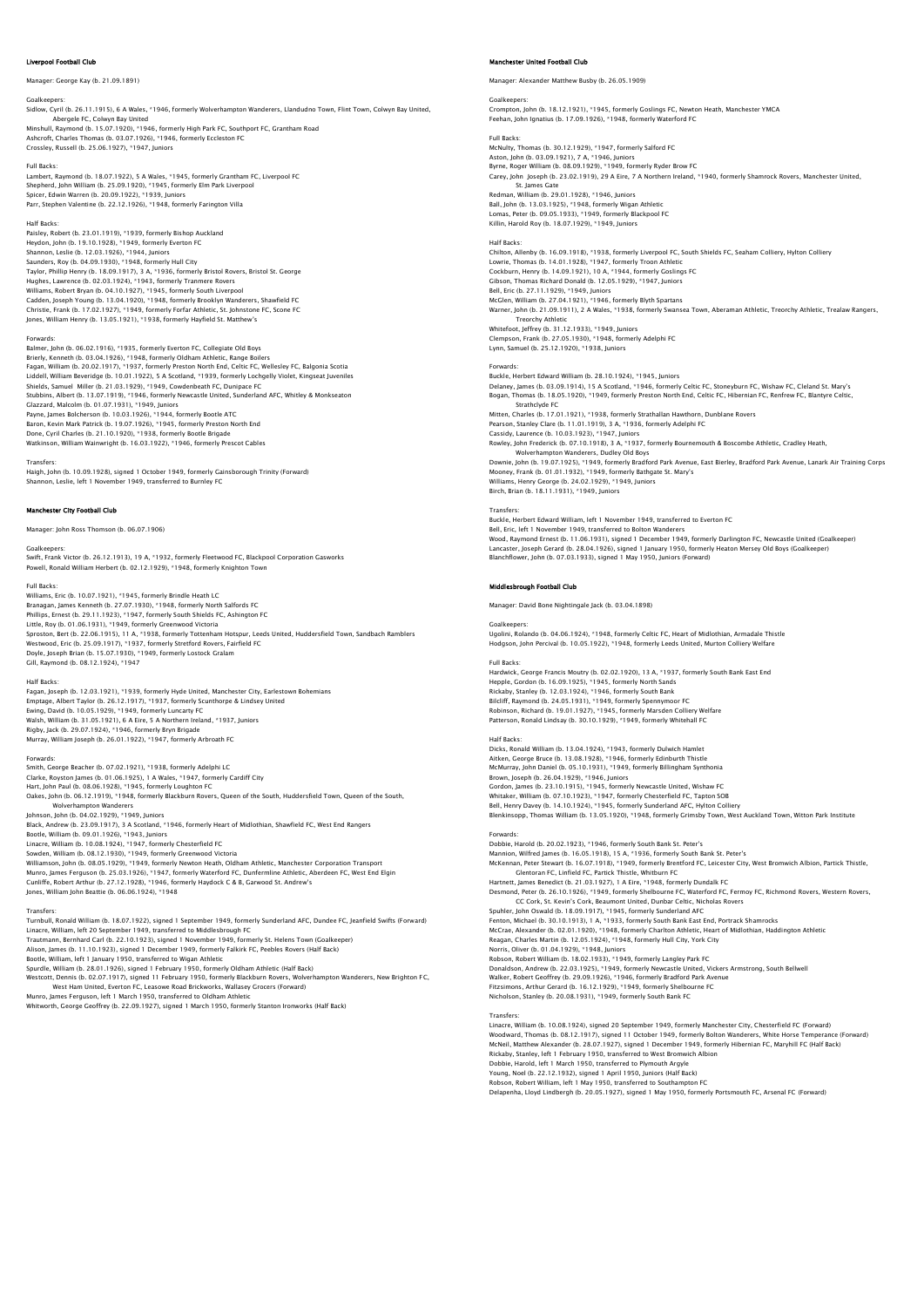# le United Football Club

Manager: George Scott Martin (b. 14.07.1899)

Goalkeepers: Fairbrother, John (b. 16.08.1917), \*1947, formerly Preston North End, Burton Town Garbutt, Eric John Edward (b. 27.03.1920), \*1939, formerly Hartlepools United, Middlesbrough FC, South Bank East End, Billingham Synthonia Lowery, Jeremiah (b. 19.10.1924), \*1947, formerly CA Parsons Athletic, Leicester City

Full Backs: Batty, Ronald Robson (b. 05.10.1925), \*1945, formerly Newcastle United, Quaking Houses, East Tanfield Colliery Welfare Graham, Douglas (b. 15.07.1921), \*1940, formerly Barrington United<br>Cowell, George Robert (b. 05.12.1922), \*1943, formerly Blackhall Colliery Welfare, Trimdon FC<br>Corbett, Robert (b. 16.03.1922), \*1943, formerly Throckley We Half Backs:

Dodgin, Norman (b. 01.11.1921), \* 1940, formerly Whitehall BC, Ouston FC<br>Herron, Alan (b. 06.10.1932), \*1949, Juniors<br>Tucker, Malcolm (b. 12.04.1933), \*1949, Juniors<br>Crowe, Charles Alfred (b. 30.10.1924), ? 4944, formerly Harvey, Joseph (b. 11.06.1918), \*1945, formerly Bradford City, Bournemouth & Boscombe Athletic, Wolverhampton Wanderers, Bradford Park Avenue, Edlington Rangers Robledo, Eduardo Oliver (b. 26.07.1928), \*1949, formerly Barnsley FC Stoddart, Terence (b. 28.11.1931), \*1949, Juniors Stokoe, Robert (b. 21.09.1930), \*1947, formerly Spen FC Smith, Thomas (b. 02.02.1923), \*1941, formerly Horden Colliery Welfare Houghton, Frank Calvert (b. 15.02.1926), \*1947, formerly Ballymena United, Derry City, Preston North End

Forwards: Graver, Andrew Martin (b. 12.09.1927), \*1947, formerly Annfield Plain, Willington Athletic, Quaking House FC Milburn, John Edward Thompson (b. 11.05.1924), 4 A, \*1943, formerly Ashington ATC, Ashington YMCA<br>Brunskill, Joseph (b. 22.04.1932), \*1949, Juniors<br>Walker, Thomas Jackson (b. 14.11.1923), \*1941, formerly Netherton FC<br>Taylo Scott, Joseph Cumpson (b. 09.01.1930), \*1949, Juniors Robledo, George Jorge Oliver (b. 14.04.1926), \*1949, formerly Barnsley FC, Huddersfield Town, Barnsley FC, Brampton Welfare<br>Mitchell, Robert Carmichael (b. 16.08.1924), \*1949, formerly Third Lanark, Boys Brigade, Market-St

**Transfers** 

Lowrie, George, left 1 September 1949, transferred to Bristol City<br>Black, Neville (b. 19.06.1931), \*1949, formerly Pegswood FC (Forward)<br>Hannah, George (b. 11.12.1928), signed 1 September 1949, formerly Linfield FC, Everto McMichael, Alfred (b. 01.10.1927), signed 1 September 1949, formerly Linfield FC, Cliftonville FC (Full Back) Conner, Richard John (b. 13.08.1931), signed 1 January 1950, Juniors (Half Back) Brunskill, Joseph, left 1 April 1950, transferred to Sunderland AFC

### Portsmouth Football Club

Manager: James Robert Jackson (b. 14.04.1896)

Goalkeepers: Butler, Ernest Albert Edward (b. 13.05.1919), \*1938, formerly Bath City Humpston, Ronald (b. 14.12.1923), \*1946, Juniors

Full Backs:<br>Ferrier, Henry (b. 20.05.1920), \*1946, formerly Barnsley FC, Heart of Midlothian, Ratho FC<br>Hindmarsh, John William (b. 26.12.1930), \*1939, formerly Willington FC<br>Hall, Kenneth Dennis (b. 24.12.1930), \*1948, for Mansell, Ronald Barrington (b. 08.03.1932), \*1949, formerly Hillside FC

# Half Backs:

Dickinson, James Wiliam (b. 24.04.1925), 2 A, \*1944, formerly Alton FC Charlton, Wilfred Sydney (b. 12.09.1933), \*1949, Juniors<br>Scoular, James (b. 11.01.1925), \*1945, formerly Gosport Borough, Edinburgh Waverley, Livingston Station<br>Pickett, Reginald Arthur (b. 06.01.1927), \*1949, formerly Wey Spence, Joseph William (b. 10.01.1926), \*1947, Juniors Beale, John Michael (b. 16.10.1930), \*1948, Juniors

Forwards:<br>Clarke, Isaac (b. 09.01.1915), \*1947, formerly West Bromwich Albion, Toll End Wesley, Coseley FC<br>Parker, Henry Clifford (b. 06.09.1913), \*1933, formerly Doncaster Rovers, Denaby United<br>Henderson, John Gillespie ( Bennett, Ronald (b. 08.05.1927), \*1948, formerly Wolverhampton Wanderers<br>Barlow, Herbert (b. 22.07.1916), \*1939, formerly Wolverhampton Wanderers, Barnsley FC, Silverwood Colliery<br>Froggatt, John (b. 17.11.1922), \*1945, for Delapenha, Lloyd Lindbergh (b. 20.05.1927), \*1948, formerly Arsenal FC<br>Gordon, John Duncan Sinclair (b. 11.09.1931), \*1949, formerly Hibernian FC, Carnoustie Panmure<br>Harris, Peter Philip (b. 19.12.1925), \*1944, formerly Go

Transfers:<br>Cairney, James (b. 13.07.1931), signed 1 September 1949, formerly Shawfield FC (Haif Back)<br>Stephen, James Findlay (b. 23.08.1922), 2 A Scotland, signed 1 November 1949, formerly Bradford Park Avenue, Johnshaven (Full Back)

Earl, Stanley James William (b. 09.07.1929), signed 1 November 1949, formerly Alton Town (Full Back)<br>Ekner, Daniel Helmer (b. 05.02.1927), signed 1 November 1949, formerly IFK Göteborg, IS Halmia, Orgryte IS (Forward)<br>High

Dore, Leslie Charles Albert (b. 22.01.1931), signed 1 May 1950, formerly Fleetlands FC (Goalkeeper) Henwood, Rodney Charles (b. 27.11.1931), signed 1 May 1950, formerly Kingston FC (Forward)

# ke City Football Club

Manager: Robert Gerald McGrory (b. 17.10.1891)

# Goalkeepers: Herod, Dennis John (b. 27.10.1923), \*1941, formerly Trent Vale United Wilkinson, Norman (b. 09.06.1910), \*1935, formerly Huddersfield Town, Tanfield Lea FC

Full Backs: Watkin, Cyril (b. 21.07.1926), \*1944, formerly Port Vale FC McCue, John William (b. 22.08.1922), \*1940, Juniors Marston, Maurice (b. 24.03.1929), \*1949, formerly Silksworth FC Mould, William (b. 06.10.1919), \*1936, formerly Summerbank FC Meakin, Harry (b. 08.09.1919), \*1945, formerly Summerbank FC

Half Backs: Jones, Roy (b. 20.12.1924), \*1943, Juniors Leake, Albert George (b. 07.04.1930), \*1949, Juniors Franklin, Cornelius (b. 24.01.1922), 22 A, \*1939, Juniors Beckett, Roy Wilson (b. 20.03.1928), \*1945, Juniors Mountford, Frank (b. 30.03.1923), \*1940, Juniors Sellars, John (b. 28.04.1924), \*1941, Juniors Brooks, John (b. 08.03.1927), \*1946, Juniors Hampson, Eric (b. 11.11.1921), \*1939, Juniors Wordley, Edward Henry (b. 17.10.1923), \*1941, Juniors Kirton, John (b. 04.03.1916), \*1935, formerly Banks O'Dee, St. Marchers Snell, Albert Edward (b. 07.02.1931), \*1949, formerly Doncaster Rovers

# Forwards:

Pickup, Reginald John (b. 06.09.1929), \*1949, Juniors<br>Baker, Frank (b. 22.10.1918), \*1936, formerly Port Vale FC<br>Bowyer, Francis (b. 10.04.1922), \*1939, Juniors<br>Finney, Charles William Thomas (b. 05.09.1931), \*1949, former Willdig, Patrick Gerald (b. 05.06.1932), \*1949, Juniors Mountford, George Frederick (b. 30.03.1921), \*1938, formerly Kidderminster Harriers<br>Godwin, Verdi (b. 11.02.1926), \*1949, formerly Manchester City, Blackburn Rovers<br>Caton, William Clifford (b. 11.09.1924), \*1941, formerly Brown, Henry Roy (b. 20.12.1923), \*1942, Juniors Peppitt, Sydney (b. 08.09.1919), \*1936, Juniors Toseland, Geoffrey (b. 31.01.1931), \*1948, formerly Kettering Town<br>Oscroft, Harry (b. 10.03.1926), \*1949, formerly Mansfield Town, Mansfield Colliery<br>Barker, William (b. 31.05.1924), \*1948 Malkin, John (b. 09.11.1925), \*1947

Transfers: Johnston, Leslie Hamilton (b. 16.08.1920), 2 A Scotland, signed 1 October 1949, formerly Celtic FC, Clyde FC, Hibernian FC, Clyde FC, Clydebank FC, Hamilton Memorial Church (Forward) Whiston, Donald (b. 04.04.1930), signed 1 December 1949, Juniors (Full Back) Godwin, Verdi, left 10 January 1950, transferred to Mansfield Town Leake, Albert George, left 1 February 1950, transferred to Port Vale FC Caton, William Clifford, left 1 April 1950, transferred to Carlisle United Peppitt, Sydney, left 1 May 1950, transferred to Port Vale FC Woodall, Arthur John (b. 04.06.1930), signed 1 May 1950, Juniors (Forward)

### Sunderland Athletic Football Club

Manager: William Murray (b. 10.06.1901)

### Goalkeepers:

Mapson, John (b. 02.05.1917), \*1935, formerly Reading FC, Guildford City, Swindon Town, Highworth Town, Westrop Rovers<br>Robinson, Robert (b. 23.06.1921), \*1947, formerly Newbiggin FC, Burnley FC

### Full Backs:

Hudgell, Arthur John (b. 28.12.1920), \*1947, formerly Crystal Palace, Eton Manor Craig, Robert (b. 16.06.1928), \*1945, formerly Leadgate FC<br>Stelling, John Graham Surtees (b. 23.05.1924), \*1944, formerly Usworth High Grange<br>Wood, William (b. 28.12.1927), \*1948, formerly Spen FC

### Half Backs:

Hall, Frederick Wilkinson (b. 18.11.1917), \*1946, formerly Blackburn Rovers, Ouston FC Walsh, William (b. 04.12.1923), \*1946, formerly Horden Colliery Welfare<br>Oliver, James Henry Kenneth (b. 10.08.1924), \*1946, formerly Brush Sports<br>Scotson, Reginald (b. 22.09.1919), \*1939, formerly Ouston FC<br>Clark, Neville McLain, Thomas (b. 19.01.1922), \*1946, formerly Ashington FC<br>Watson, William (b. 07.03.1920), \*1946, formerly Huddersfield Town<br>Wright, Arthur William Tempest (b. 23.09.1919), \*1936, formerly Hylton Colliery<br>Cleary, Willia

### Forwards:

Davis, Richard Daniel (b. 22.01.1922), \*1939, formerly Morris Motors Reynolds, Thomas (b. 02.10.1922), \*1946, formerly Felling FC<br>Wright, Thomas (b. 20.01.1928), \*1949, formerly Partick Thistle, Blairhall Colliery<br>Broadis, Ivan Arthur (b. 18.12.1922), \*1948, formerly Carlisle United, Totten Tottenham Hotspur Turnbull, Ronald William (b. 18.07.1922), \*1947, formerly Dundee FC, Jeanfield Swifts Smith, Kenneth (b. 21.05.1932), \*1949, Juniors<br>Duns, Leonard (b. 28.09.1916), \*1933, formerly Newcastle West End, West End Albion<br>Shackleton, Leonard Francis (b. 03.05.1922), 2 A, \*1948, formerly Newcastle United, Bradford Walker, Ronald (b. 04.02.1932), +1949, Juniors<br>Hughes, Denis (b. 09.04.1931), \*1948, Juniors<br>Kirtley, John Harold (b. 23.05.1930), \*1948, formerly Fatfield FC<br>Liddle, Kenneth (b. 06.10.1938), \*1949, formerly Hylton Collier

Transfers:<br>Turnbull, Ronald William, left 1 September 1949, transferred to Manchester City<br>Oliver, James Henry Kenneth, left 1 September 1949, transferred to Derby County<br>Case, Norman (b. 01.02.1925), signed 1 September 19 Hogg, John (b. 07.10.1931), signed 1 December 1949, Juniors (Forward)<br>Mason, Clifford Ernest (b. 27.11.1929), signed 1 January 1950, formerly York City (Full Back)<br>Agnew, David Ceorge (b. 31.03.1925), signed 1 January 1950